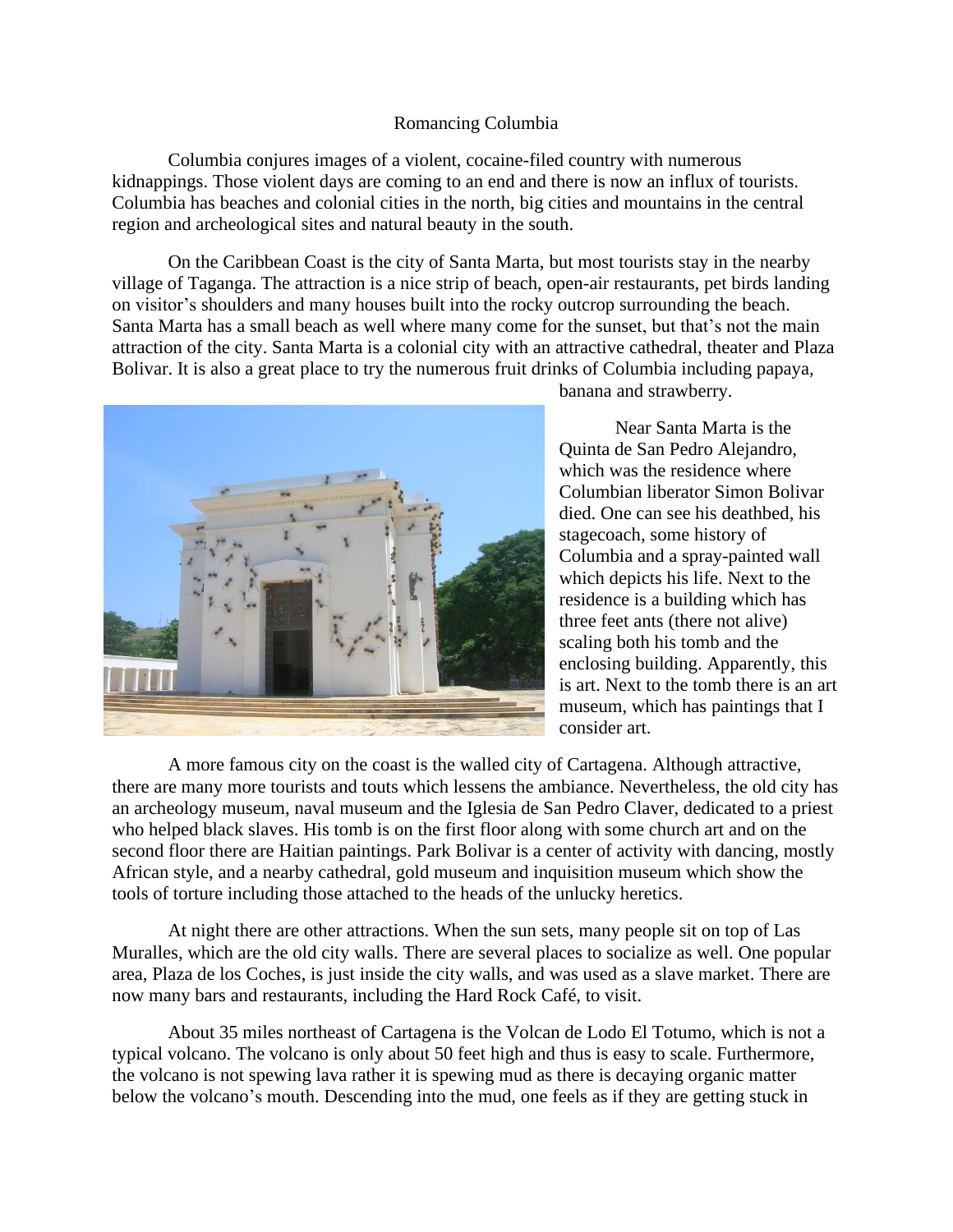chocolate pudding. For a small fee, locals will give a mud bath with massage which apparently is therapeutic especially for the skin. After climbing out of the volcano and walking to a nearby lagoon, locals, again for a small fee, will wash visitors off. This is refreshing as the mud bath is extremely gritty and requires cleaning mud out of one's ears for the next week. On the way back many tours will stop at San Cristobel, which has a beach and is a fishing village.

Best known for the home of the drug cartel led by Pablo Escobar,



Medellin has steadily recovered from her brutal past. Much of Escobar's money went to help the poor people of Medellin, who elected him to Congress in 1982. Many of these poor people live in the hills surrounding the center of Medellin, which can be visited on a combination cable car and metro ticket. On my trip, the cable car stalled, and we swayed for about two minutes which was unnerving. The hills allow for scenic views, but it is a bit of a dodgy area. I was fortunate to be in Medellin as they were setting up for the Flower Festival, in which the people who live in the country descend from the hills to the city with flowers and then they have a big party.

Due to the upcoming Flower Festival, most of the Medellin attractions were free. The Museo de Antioquia is a detailed collection of art from the pre-colonial, colonial, independence and modern times. Outside the museum there are several curvy sculptures, created by one of the more famous Columbian artist, Botero. Also free were the botanical gardens, the Jardin Botanico Joaquin Antonio Uribe, in which there are many lizards, monkeys and children scampering about the gardens as well as an extensive cactus garden.

The capital of Bogota is dominated by the Plaza de Bolivar, which has many pigeons and is flanked by the Palacio de Justicia (justice palace), Alcaldia (city hall), Capitolio Nacional (Congress) and Catedral Primada (cathedral). Nearby is the  $20<sup>th</sup>$  of July Museum which has a nationally significant flower vase. As locals were clamoring for independence from Spain, the indigenous people came up with a plan to get their independence. They would ask a Spaniard living in Bogota who had an import/export business containing expensive goods if they could borrow a vase for a big city party. They knew he would say no, and indeed when they asked to borrow the vase, the Spaniard said that they could buy it but not borrow it. Saying that he would have lent the vase to other Spaniards and that this was a slap in the face, the locals revolted and thus the vase is historically important.

There are many other attractions in central Bogota. The Museo de Oro (gold museum) has over 30,000 gold pieces. In the same complex is the Botero Museum, with many more of the curvy artwork of Botero along with works from Picasso and Dali. The university has rotating, temporary exhibitions including one depicting the displacement of three million Columbians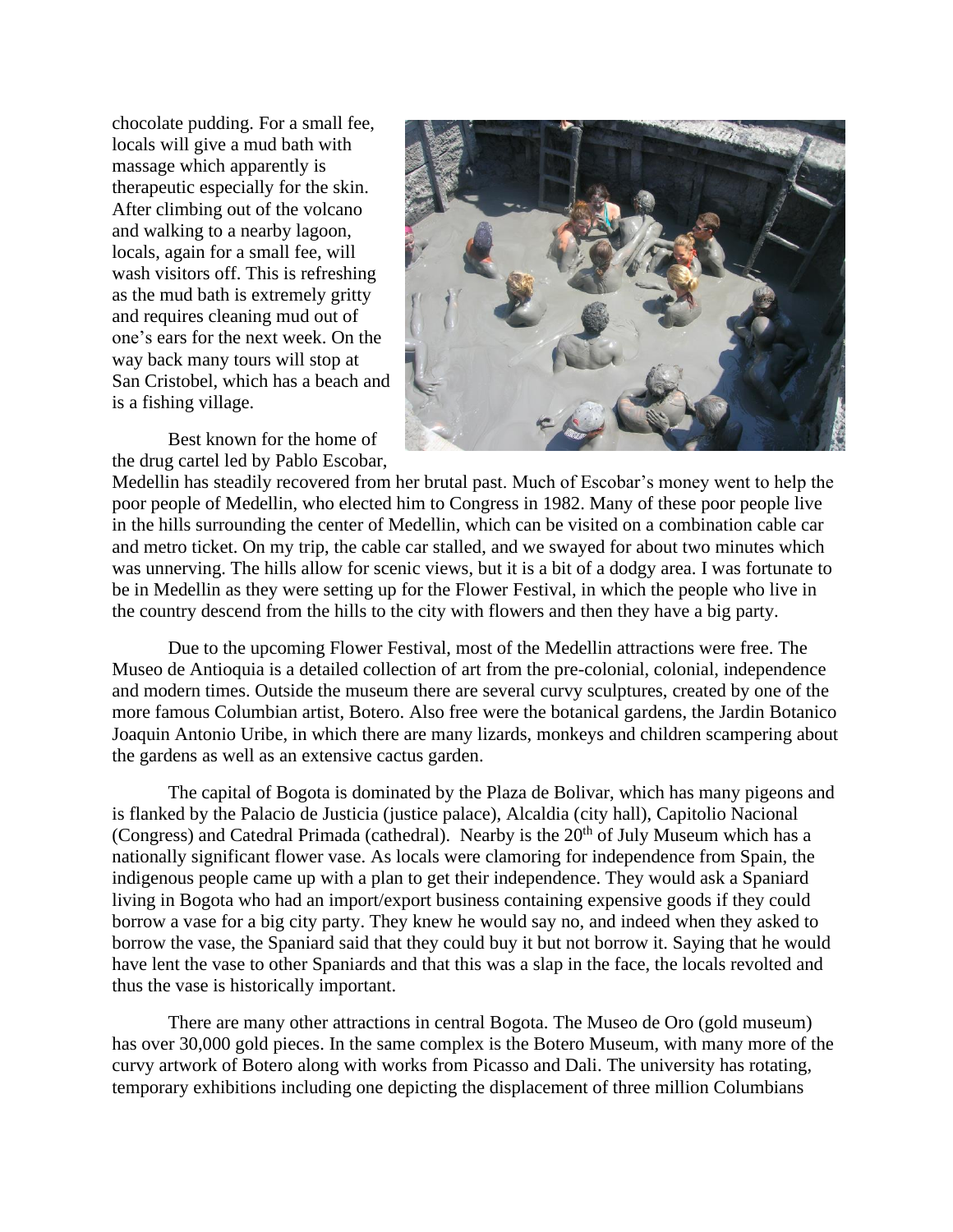during the civil war, the largest recent displacement excluding the current one in Sudan. The museum depicts the dislocation through photos and children's drawings.

The Police Museum has items from the early police force including a prison car and more modern uniforms, guns and rubber bullets. Of more interest is the exhibit in the basement, which explains how the Columbian police caught and killed drug lord Pablo Escobar. There is surveillance equipment donated by the US as well as the taped conversations Escobar had with his associates. The museum contains Escobar's gold rimmed glasses and silver guns, as well as portraits of some of the other Columbian criminals. There is also a tile containing Escobar's blood from the roof where he was shot to death.

Near Bogota is the city of Zipaquira, which contains a noteworthy salt cathedral. The salt cathedral is located in a salt mine, one can lick the walls. The Stations of the Cross, mostly crosses of various designs, can be seen as visitors walk down the mine to the cathedral. Some attractive items are a nativity scene made from salt and several salt angels. The actual cathedral is a combination of salt and stone and can hold over 8,000 people.

There are many archeological sites to the west and east of San Agustin in southern Columbia. A neat way to see the cites to the west of the village is by horse, as it includes a look at the countryside, including some deep valleys. In many areas there are coffee, bananas, and corn grown together and thus no land is wasted. The park includes several statues, many over 1000 years old. Some have elongated jaguar teeth with eagle eyes, and are dedicated to the moon god, sun god, and sacrifice and creation myths. To the east are more statues namely at Alto del Mortino and Alto de las Guacas and a nice waterfall, Salto del Mortino.

Not many tourists venture further south as there are fewer attractions and this is where most of the displaced Columbians were, so security is more of a concern. Popayan is another

colonial city with an old bridge and a hill to fly kites. The most notable museum is Casa Museo Mosquero, which is the house of General Mosquero, Columbia's president from 1845 through 1867. Further south is the border town of Ipiales with the important Santuario de Las Lajas, south of the city. This church is built into an impressive river gorge and houses a large rock, which serves as the altar, where the likeness of the Virgin Mary was supposed to have appeared. There are many pilgrims here who place petitions to the Virgin Mary around the rock and drink the pure water from the church.



Before traveling to Columbia, I thought of the 1980's movie, *Romancing the Stone*, where Michael Douglas and Kathleen Turner bravely navigate their way through Columbia.